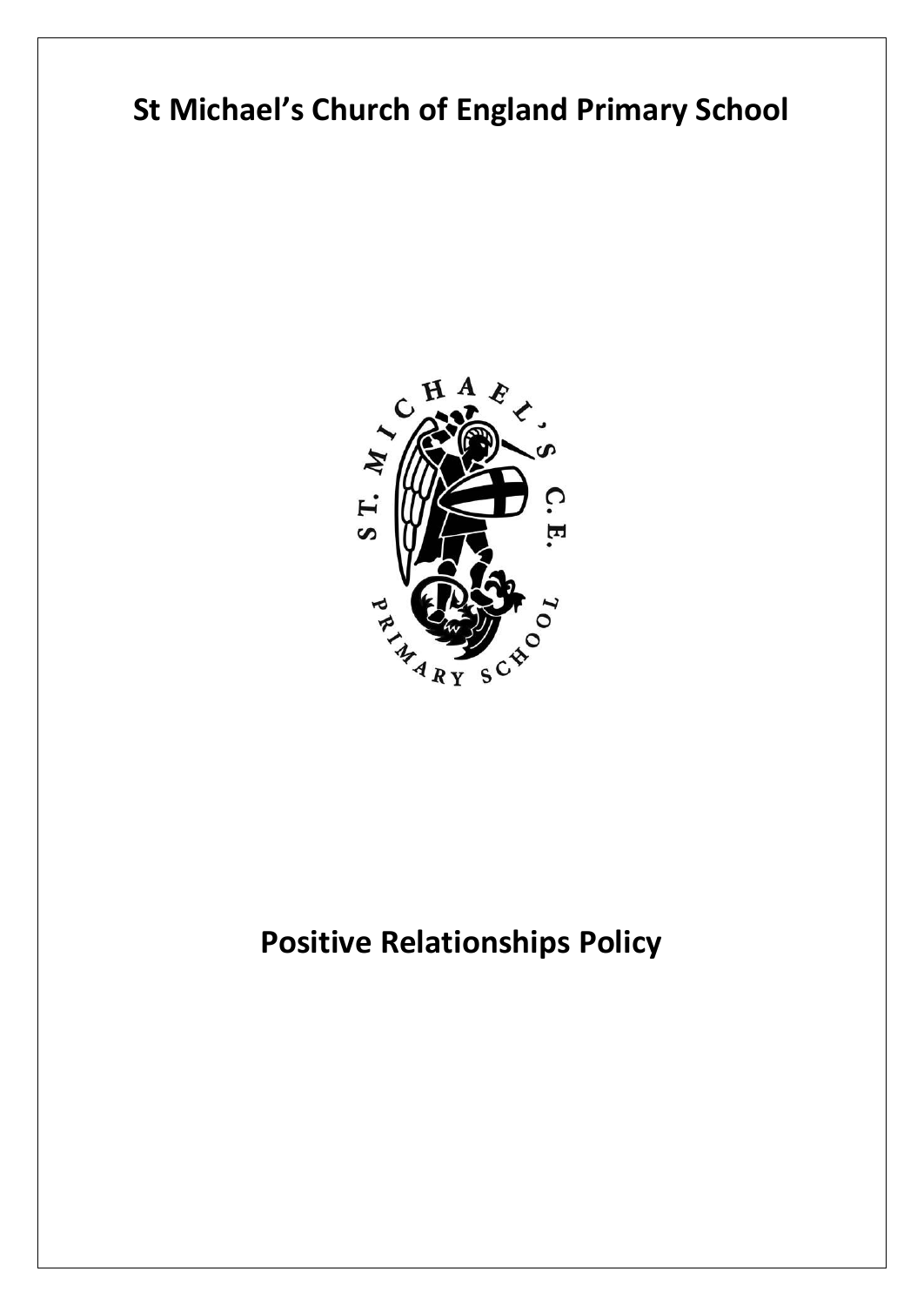### **OUR VISION STATEMENT**

*Whoever you are, wherever you're from, whatever you believe, we welcome you into our loving, learning community.*

*This is a place that nurtures everyone with the wisdom and resilience to face all that life brings. Each and every person has the opportunity to flourish here and achieve their God-given potential.*

**'Be kind and compassionate to one another, forgiving each other, just as in Christ God forgave you' (Ephesians 4:32)**

#### **Policy Statement:**

**St Michael's Church of England Primary School is committed to creating an environment where exemplary behaviour is at the heart of productive learning. Everyone is expected to maintain the highest standards of personal conduct, to accept responsibility for their behaviour and encourage others to do the same. Our positive relationships policy guides staff to teach selfdiscipline not blind compliance. It echoes our core values with a strong emphasis on wisdom to make the right choices, promoting peace rather than conflict and showing love and kindness to one another.**

#### **Aims and objectives:**

- To create a culture of exceptionally good behaviour: for learning, for community, for life.
- To ensure that all learners are treated fairly and shown respect.
- To promote good relationships and trust.
- To refuse to give learners attention and importance for poor conduct.
- To help learners take control over their behaviour and be responsible for the consequences of it.
- To build a community which values love, kindness, joy, self-control, peace, faithfulness, trust and wisdom.
- To promote community cohesion through improved relationships.
- To ensure that excellent behaviour is a minimum expectation for all.

#### Purpose of the Policy

To provide simple, practical procedures for staff and learners that:

- Recognise behavioural norms
- Positively reinforce behavioural norms
- Promote self-esteem and self-control
- Teach appropriate behaviour through positive interventions

#### **1. Our School Rules**

- **•** Ready being ready to learn
- **Respectful –** being respectful to all
- **Safe –** being and keeping yourself and others safe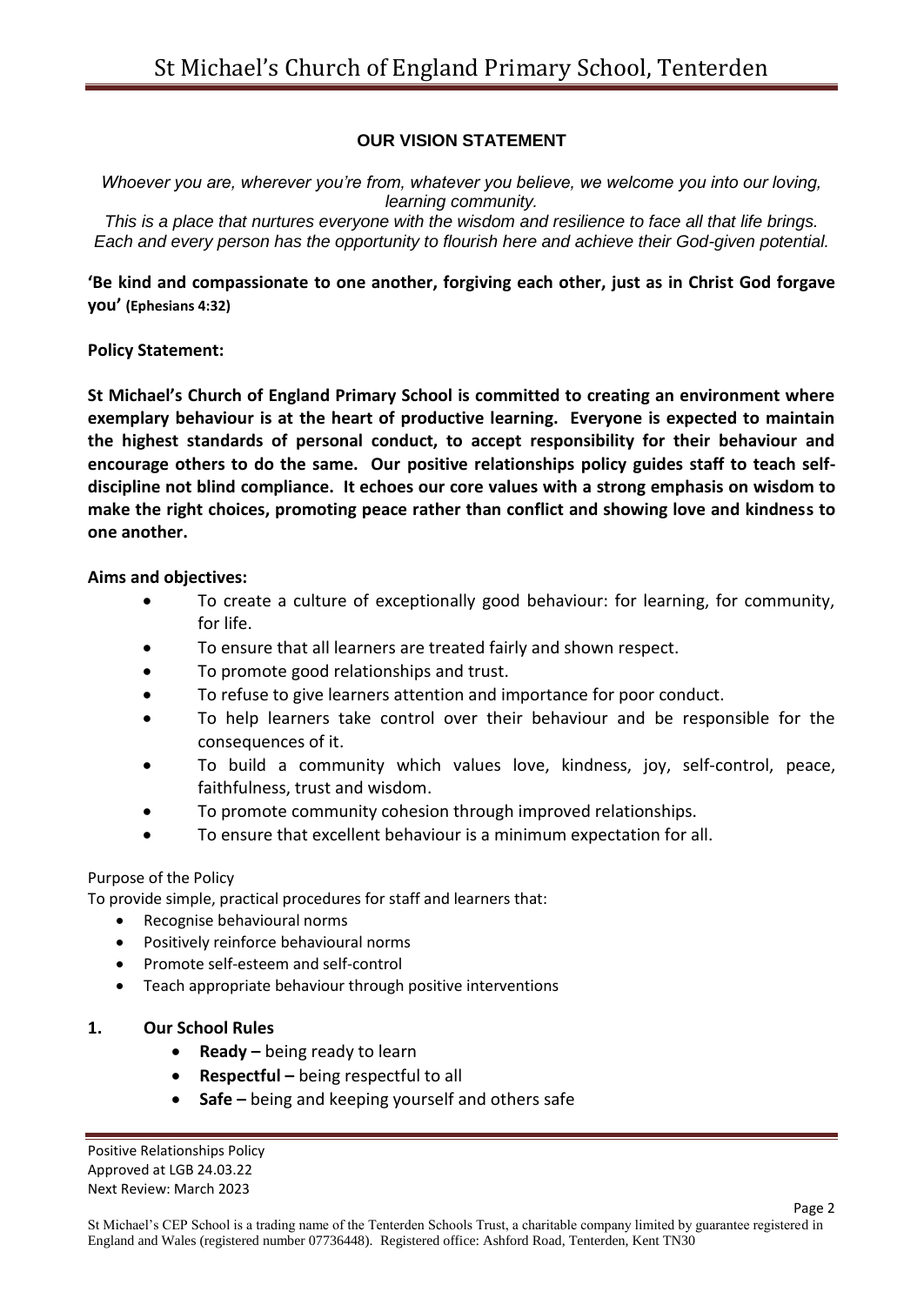Our school rules form the basis of whole school and classroom rules and are a vital part of setting clear expectations throughout the school. All staff should discuss and refer to these rules as part of behaviour management strategies.

In addition to the school rules, children are encouraged to show that they are unhappy with another child's behaviour by saying, 'Stop it, I like kindness.'

### **2. Children's Responsibilities are:**

- To work to the best of their abilities, and allow others to do the same.
- To treat others with respect.
- To understand British Values and what they mean to us
- To obey the instructions of all the school staff.
- To take care of property and the environment in and out of school.
- To cooperate with other children and adults.
- To learn self-discipline.
- To tell an adult if another child's behaviour is causing them concern.

## **3. Staff Responsibilities are:**

- To welcome each child at the beginning of the day.
- Refer to: 'Ready, Respectful and Safe'
- Model positive behaviours and build relationships
- Plan lessons that engage, challenge and meet the needs of all learners.
- To raise their hand when they want silence.
- Engage in reflective dialogue with learners.
- Will deal with behaviour without delegating.
- Never ignore or walk past learners who are behaving badly.
- Celebrate learners who follow our school rules and embody our school values.
- Encourage use of Class Dojo to celebrate positive behaviour
- Be calm and allow the children to change their behaviour when going through the steps.
- Provide time out to children who refuse to moderate their behaviour
- Participate in restorative conferences

## **4. Parents' Responsibilities are:**

- To promote our school rules: 'Ready, Respectful and Safe'
- Ensure that children are at school on time, with the correct equipment and wearing the correct uniform
- Model positive behaviours and build positive relationships with both the adults and children at school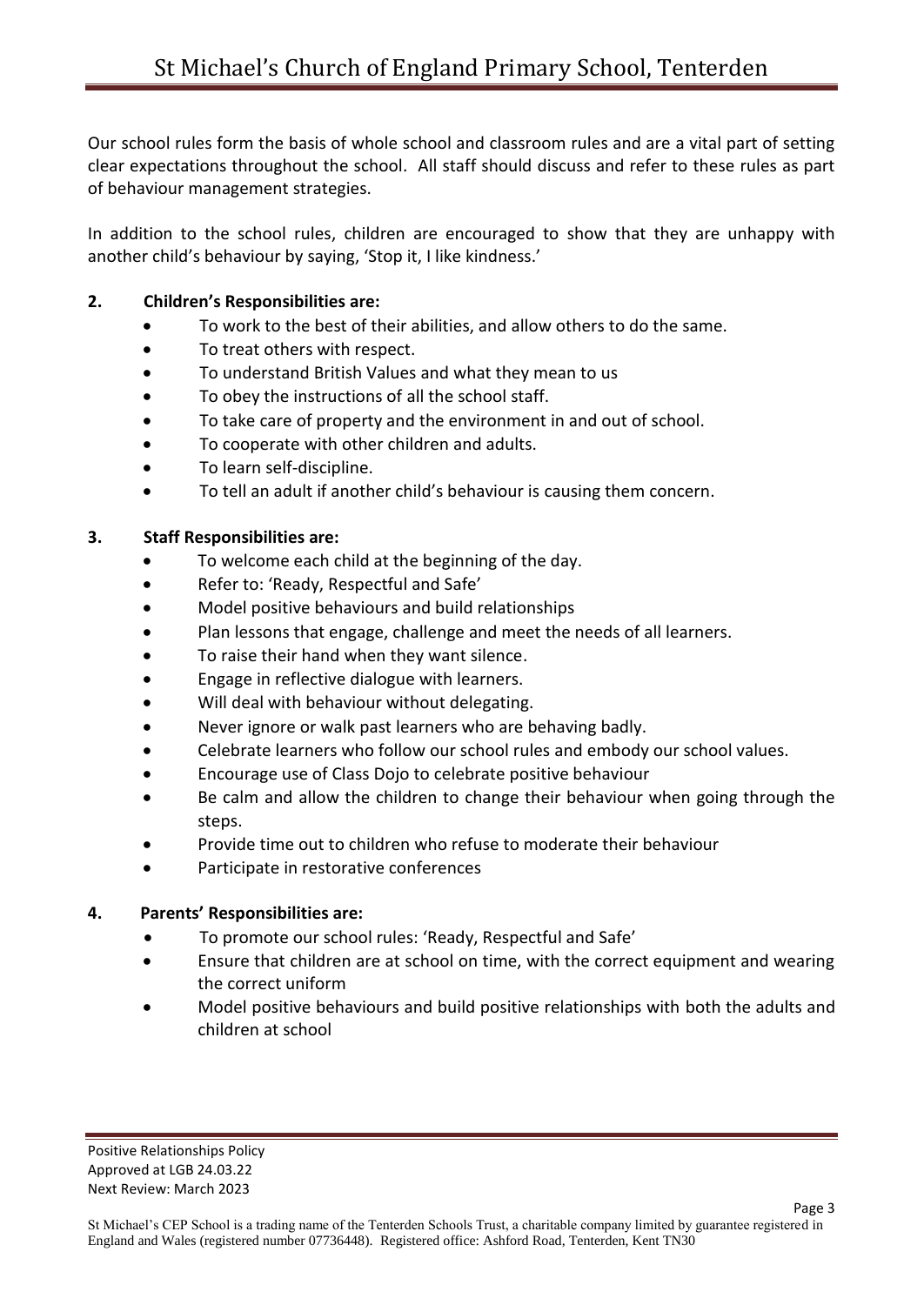#### **5. Exclusions**

In cases of extreme or persistent, serious, poor behaviour the school may exclude a pupil (see Exclusion Policy). Alternatives to exclusion, where appropriate, include community service and payback.

**APPENDICES**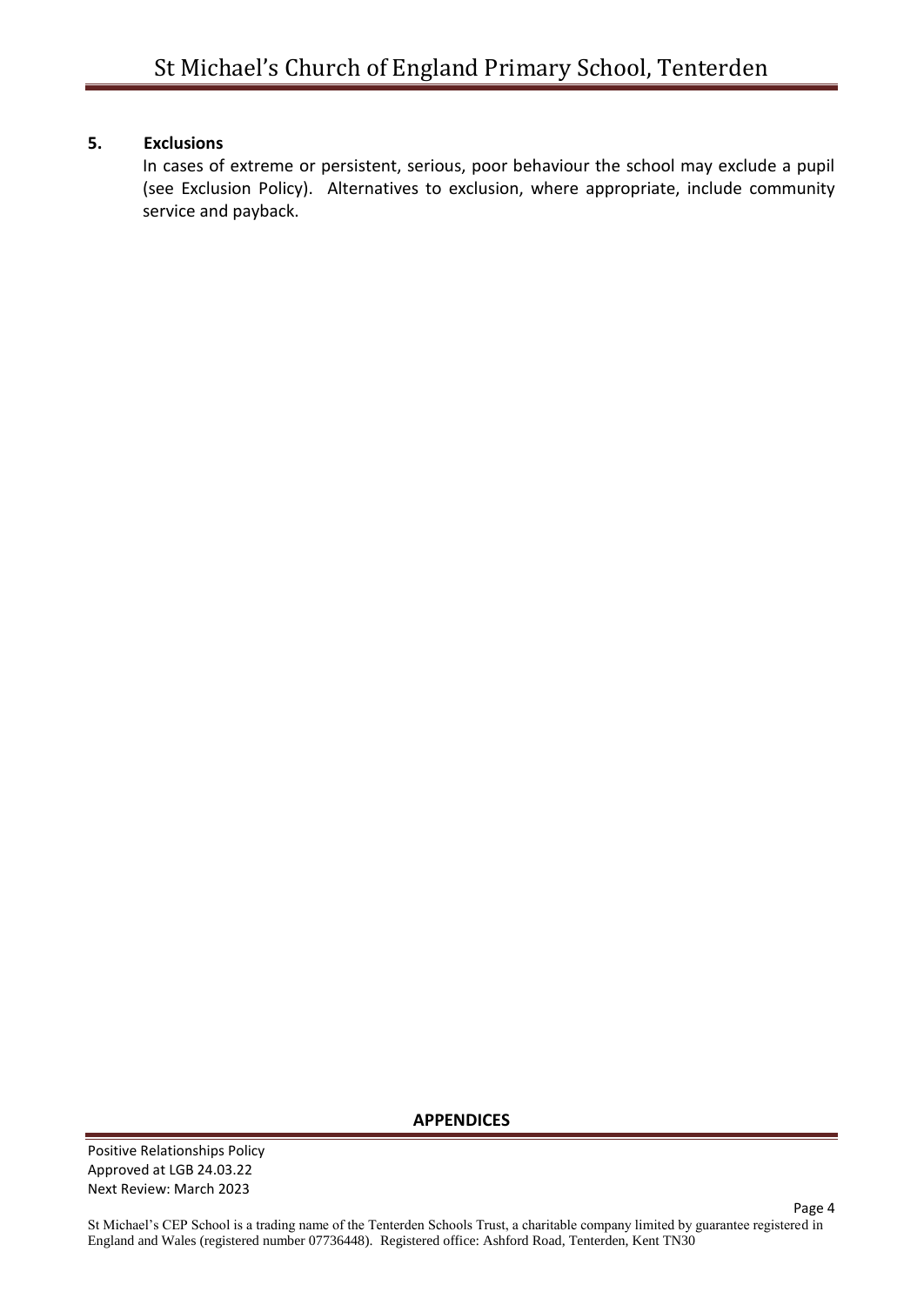#### **Practical steps in managing and modifying poor behaviour**

Pupils are held responsible for their behaviour. Staff will deal with behaviour without delegating. Staff will use the steps in behaviour for dealing with poor conduct.

| <b>Steps</b>            | <b>Actions</b>                                                          |
|-------------------------|-------------------------------------------------------------------------|
| Redirection<br>1.       | Gentle encouragement, a 'nudge in the right direction', a small act of  |
|                         | kindness                                                                |
| 2. Reminder             | A reminder of the expectations, Ready, Respectful, Safe delivered       |
|                         | privately wherever possible. The adults make the child aware of their   |
|                         | behaviour. The child has a choice to do the right thing. Repeat         |
|                         | reminders if necessary. Deescalate and decelerate where reasonable      |
|                         | and possible and take the initiative to keep things at this stage.      |
| Caution<br>3.           | A clear verbal caution delivered privately wherever possible, making    |
|                         | the child aware of their behaviour and clearly outlining the            |
|                         | consequences if they continue. The child has a choice to do the right   |
|                         | thing. Children will be reminded of their previous good conduct to      |
|                         | prove that they are able to make good choices.                          |
| 4. Time-out             | Give the child a chance to reflect away from others. Speak to the       |
|                         | child privately and give them a final opportunity to engage. Offer a    |
|                         | positive choice to do so.                                               |
| Internal referral<br>5. | At this point the learner will be referred to another room or area in   |
|                         | the school for the remainder of the lesson. All internal referrals will |
|                         | be recorded.                                                            |
| Reparation<br>6.        | A restorative meeting should take place before the next lesson. If the  |
|                         | reconciliation is unsuccessful the teacher should call on support from  |
|                         | the Senior Leadership Team (SLT), who will support the reparation       |
|                         | process.                                                                |
| 7. Formal meeting       | A meeting with the adult, child and member of the SLT which is          |
|                         | recorded and includes agreed targets that will be monitored over the    |
|                         | course of two weeks.                                                    |

#### **Useful Phrases**

'I've noticed that you've had a problem starting this morning…'

'Do you remember last Thursday? You had a brilliant week last week. You were kind, your group work was great, that's the behaviour I want to see from you. Thank you for listening.' 'You know our rule (**Ready, Respectful or Safe**). I need you to be involved.'

'I'm going to need to see you for five minutes…' (be explicit when this will be – at lunch time) **Monitoring**

Children may have their behaviour monitored by adults to show progress towards agreed targets. At St Michael's Church of England Primary School we make sure that this is done discreetly. We do not advertise poor behaviour to other learners or give fame to those who choose not to meet our high standards of behaviour.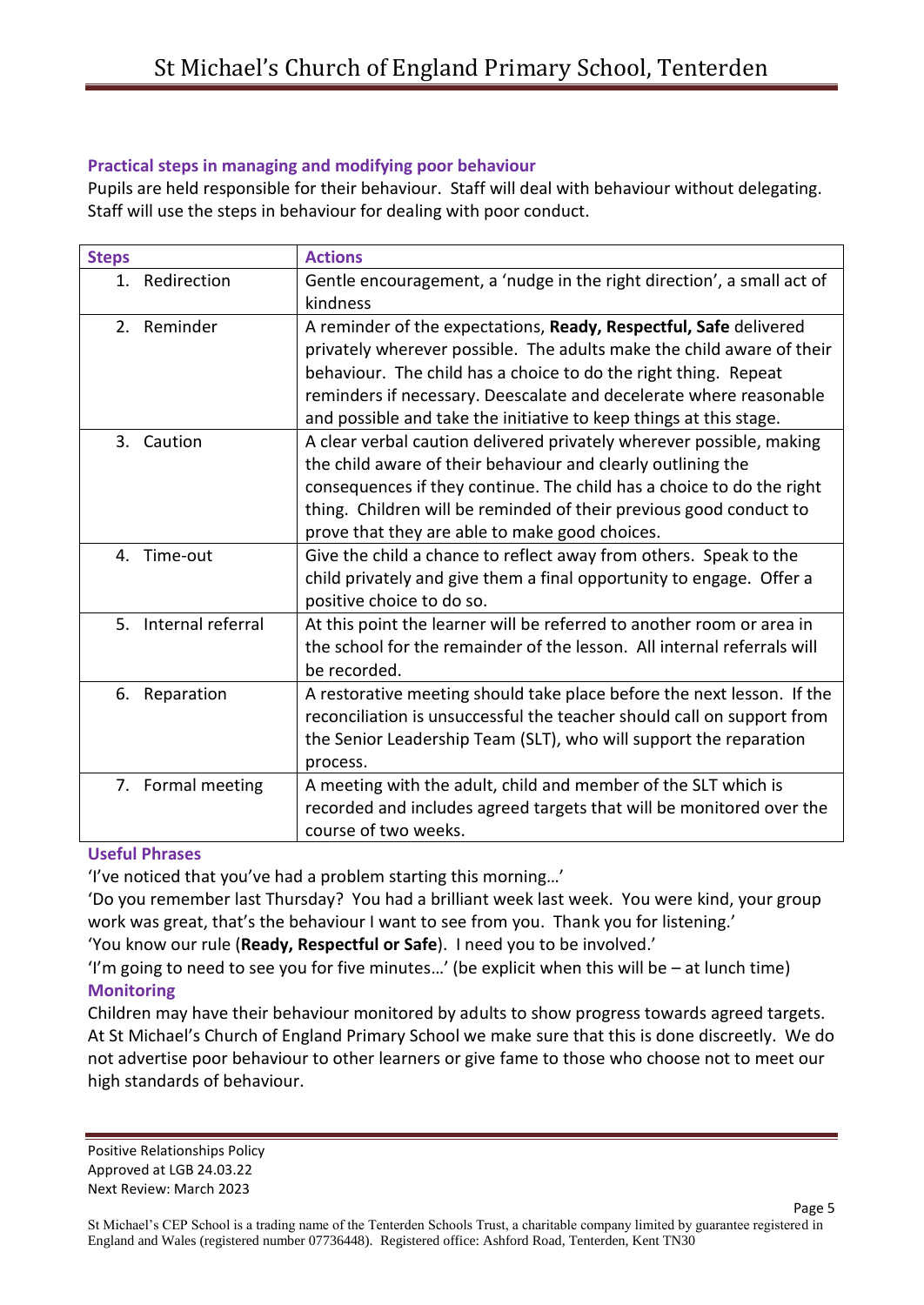## **30 second intervention**

- $\triangleright$  Gentle approach, personal, non-threatening, side on, eye level or lower.
- $\triangleright$  State the behaviour that was observed and which rule/expectation/routine it contravenes
- $\triangleright$  Tell the child what the consequence of their action is.
- $\triangleright$  Refer to previous good behaviour/learning as a model of the desired behaviour
- $\triangleright$  Walk away from the child; allow him/her time to decide what to do next.
- $\triangleright$  If there are comments as you walk away, write them down and follow up later

We resist endless discussions around behaviour and instead spend our energy returning children to their learning.

# **The 'time-out'**

- The child is asked to speak to the teacher away from others
- Boundaries are reset
- The child is asked to reflect on their next step. Again they are reminded of their previous conduct/attitude/learning
- The child is given a final opportunity to reengage with the learning/follow instructions
- If they need to calm down and/or diffuse a situation the child can stand outside the classroom (three minutes should be enough)
- If the above step is unsuccessful or the child refuses to take a time out, then the child will be asked to leave the room – a designated member of staff will escort the learner to a workspace
- Staff will always deliver sanctions calmly and with care. It is in nobody's interest to confront poor behaviour with anger.

#### **Restore**

Reparation meetings at St Michael's Church of England Primary School are a core part of repairing damage to trust between children and adults. Our Reparation Meetings are structured in six steps:

- ❖ What's happened?
- What was each party thinking?
- Who feels harmed and why?
- ❖ What have each party thought since?
- What behaviours will each of us show next time?
- ◆ Reaffirm your commitment to building a trusting relationship.

 Staff will take responsibility for leading Reparation Meetings, supported by the Senior Leadership Team (SLT) where required.

Positive Relationships Policy Approved at LGB 24.03.22 Next Review: March 2023

Page 6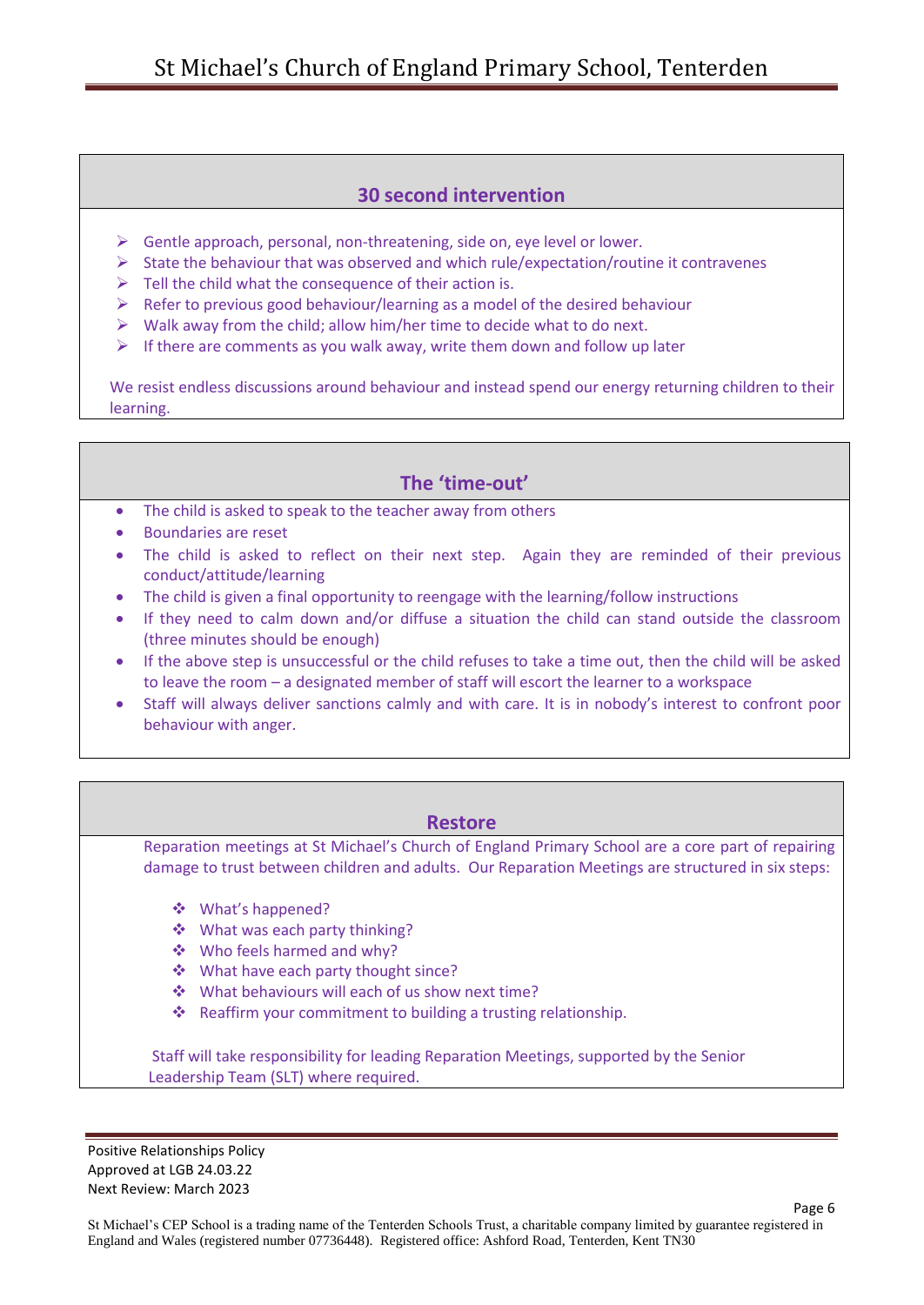# **Statement of intent to prevent all forms of bullying.**

# **KCC's Commitment**

Kent County Council champions the right of every child in Kent to learn in a safe, secure and supported environment where they feel free from the fear of intimidation, harassment, victimisation or ridicule from other individuals or from groups of individuals. KCC is firmly committed to supporting schools in the development of policies and strategies for preventing and responding to bullying. The principles of tolerance and understanding and respect for others are central to what we believe.

KCC acknowledges that bullying, whether physical or non-physical, may lead to lasting psychological damage for the individual.

## **DfES Guidance**

The DfES has published an information pack entitled "Don't Suffer in Silence" which, as well as providing guidance, makes clear its expectations in relation to schools' response to the problem of bullying. This message is repeated in the joint DfEE/DoH publication "Working Together to Safeguard Children" which states "All settings in which children are provided with services or are living away from home should have in place rigorously enforced anti-bullying strategies". Furthermore the principle of children having a right to an education free from harassment and degradation is embodied in the Human Rights Act 1998.

# **St Michael's CEP School Key Priorities**

Strategies that will enable staff to make an immediate and lasting impact on reducing bullying behaviour.

The key priorities are:

- -That children and young people are protected from harm
- That they achieve their full potential in education
- That they have a happy and stimulating childhood
- That they grow up physically and mentally healthy
- That they feel good about themselves and respect others
- That they develop the essential personal and social skills to help them throughout life That they become active citizens and participate in society.

Prevention is put into practise by following the four stages set out in Don't Suffer in Silence:

- 1. Awareness raising and consultation
- 2. Implementation
- 3. Monitoring
- 4. Evaluation

Page 7